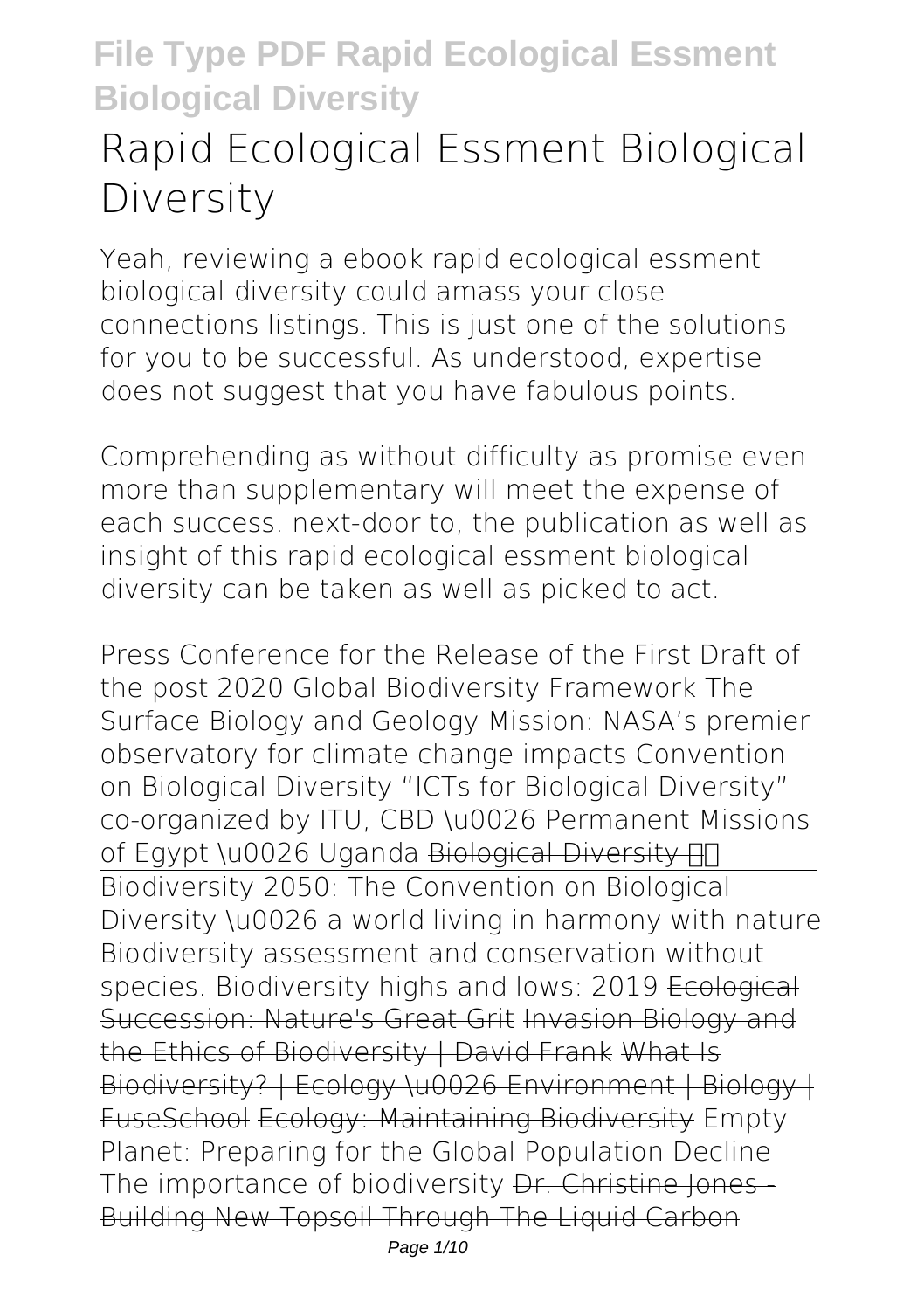#### Pathway

Quantum Biology: The Hidden Nature of Naturehow to write an AMAZING personal statement for ANY university application. **Daniel Goleman Introduces Emotional Intelligence | Big Think** *Lands That Will FLOOD in Our Lifetime* Wellbeing For Children: Identity And Values Why is biodiversity so important? Kim Preshoff Ecology - Rules for Living on Earth: Crash Course Biology #40 Australia's biodiversity: Indigenous perspectives *Vanishing Species - Biological Diversity and Conservation* Linking Evidence and Policy in Species Conservation L-35 CONVENTION ON BIOLOGICAL DIVERSITY (CBD):Environment by Shankar Ias Bio-Diversity - Part – 5 **What is the Cartagena Protocol on Biosafety?**

\"Secrets of the Soil Sociobiome\" - Dr. Christine Jones **Biodiversity Around the World** Rapid Ecological Essment Biological Diversity

First of its kind assessment of heavy metal pollution and potential ecological risk for surficial sediments of Deepor Beel through indexing. Lakes and wetlands play pivotal roles in providing ...

#### Deepor Beel faces moderate contamination and ecological risk, says study

Now and Then A new study led by researchers from McGill University and INRAE found that between 51-60% of the 64 million kilometers of rivers and streams on Earth that they investigated stop flowing ...

Shocking Research: Over Half of the World's Rivers Cease to Flow for at Least One Day a Year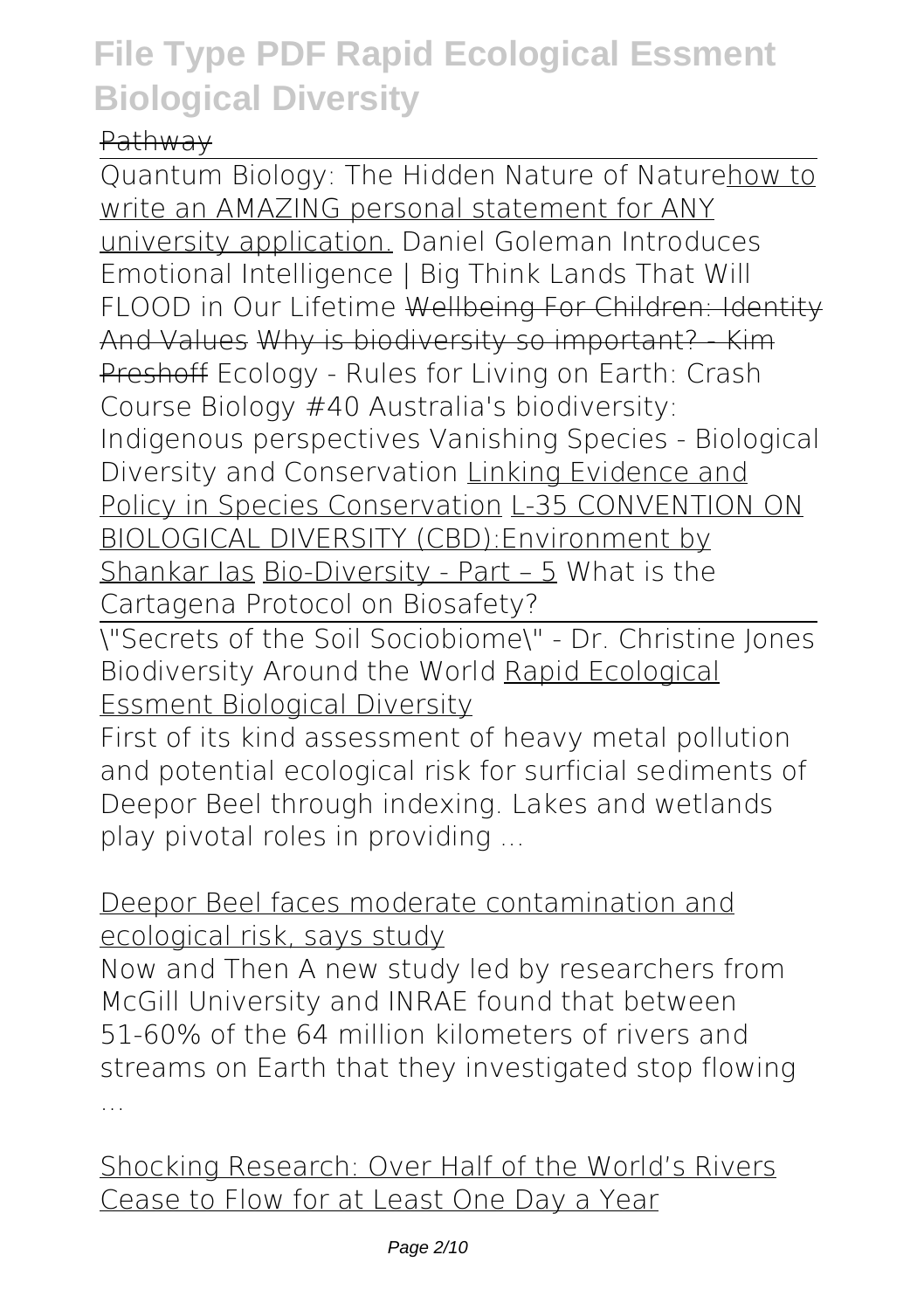"We're not only subsidizing the climate and ecological crisis," climate activist Greta ... Taylor McKinnon, a senior campaigner at the Center for Biological Diversity—one of the organizations that's ...

#### 'Subsidizing the Climate and Ecological Crisis': Biden Approving Fossil Fuel Permits Faster Than Trump or Obama

Ambitious draft goals to halt biodiversity loss revealed, with proposed changes to food production expected to 'raise eyebrows' ...

#### UN sets out Paris-style plan to cut extinction rate by factor of 10

Center for Biological Diversity. September 2014.  $\Box$ Nourished by Wildfire: The Ecological Benefits of the Rim Fire and ... Not Too Late to Save the Polar Bear: A Rapid Action Plan to Address the Arctic ...

### REPORTS, ARTICLES AND RESEARCH PAPERS

Ambitious draft goals to halt biodiversity loss revealed, with proposed changes to food production expected to 'raise eyebrows' ...

#### 'Change is coming': UN sets out Paris-style plan to cut extinction rate tenfold

These skills will help you address the environmental problems facing future generations as rapid development and accelerated resource extraction have contributed to escalating ecological ... of the ...

#### Environmental Assessment (DEA)

"By promoting burning forest biomass for fuel, Kadri Simson is undermining the EU's emission reduction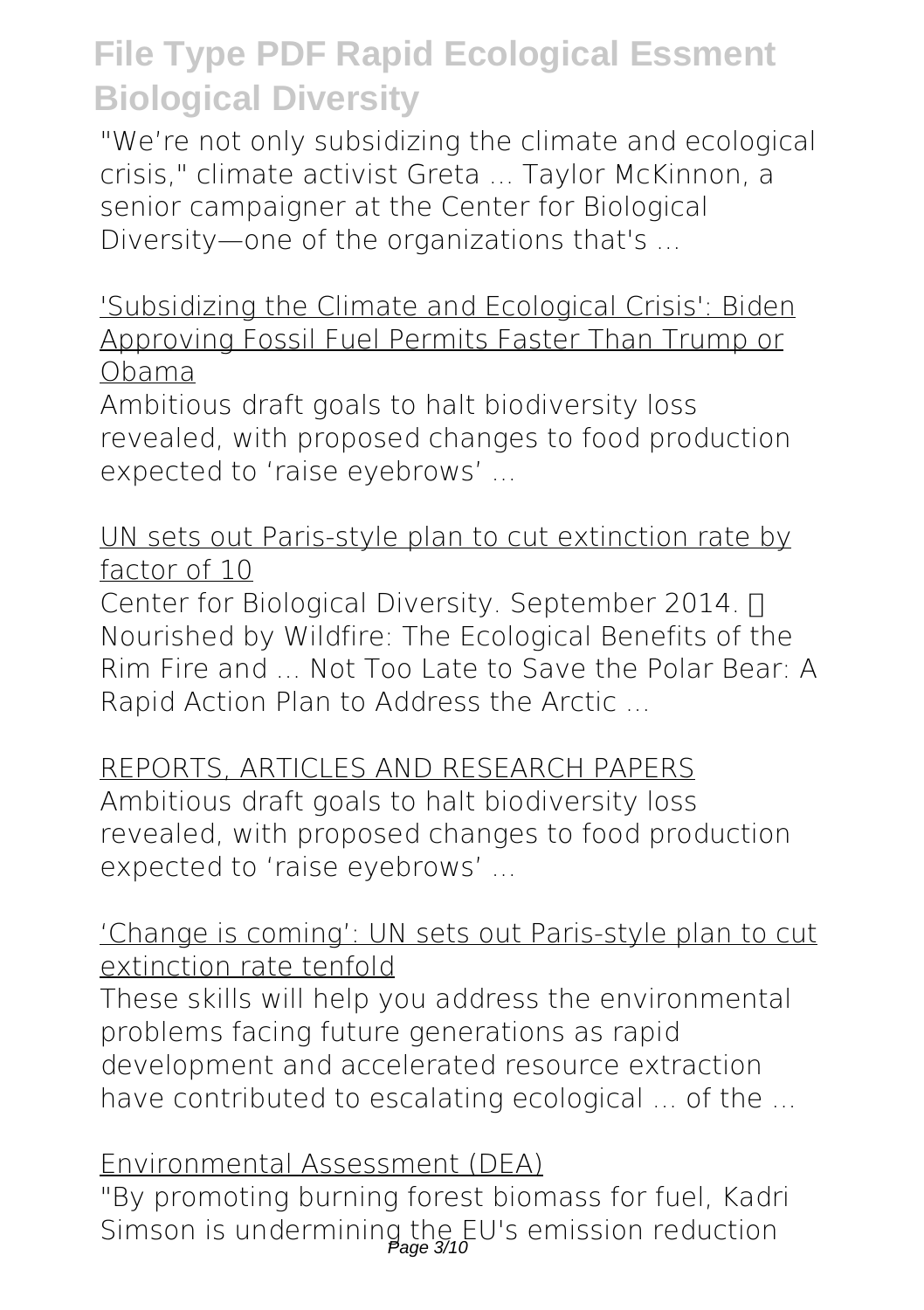goals and biodiversity goals," Mary S. Booth, US doctor of ecology and founder and director of ...

US doctor of ecology dismisses environmental policy of EU Energy Commissioner Kadri Simson Thawing permafrost threatens to undermine the supports holding up an elevated section of the Trans-Alaska Pipeline, jeopardizing the structural integrity of one of the world's largest oil pipelines ...

#### Trans-Alaska pipeline under threat from thawing permafrost

Getting a deal will take strong leadership by host China - and finding a way to hold the October meeting in person, analysts say ...

#### Giant leap for nature? All eyes on China to land new global pact

Biodiversity is composed of two words — "biological" and ... Because of the enormous diversity in soil, slope, altitudes, and ecological conditions, the biodiversity of northeast India ...

#### Role of media in conserving biodiversity

Here, we review the occurrence of plastic ingestion by wildlife through evolutionary and ecological lenses and address the fundamental ... plastics compared with the first comprehensive assessment ...

#### Plastic ingestion as an evolutionary trap: Toward a holistic understanding

They said stopping the practice of "bottom trawling," which drags heavy weighted nets along the seabed to scoop up fish in Ghana's territorial waters was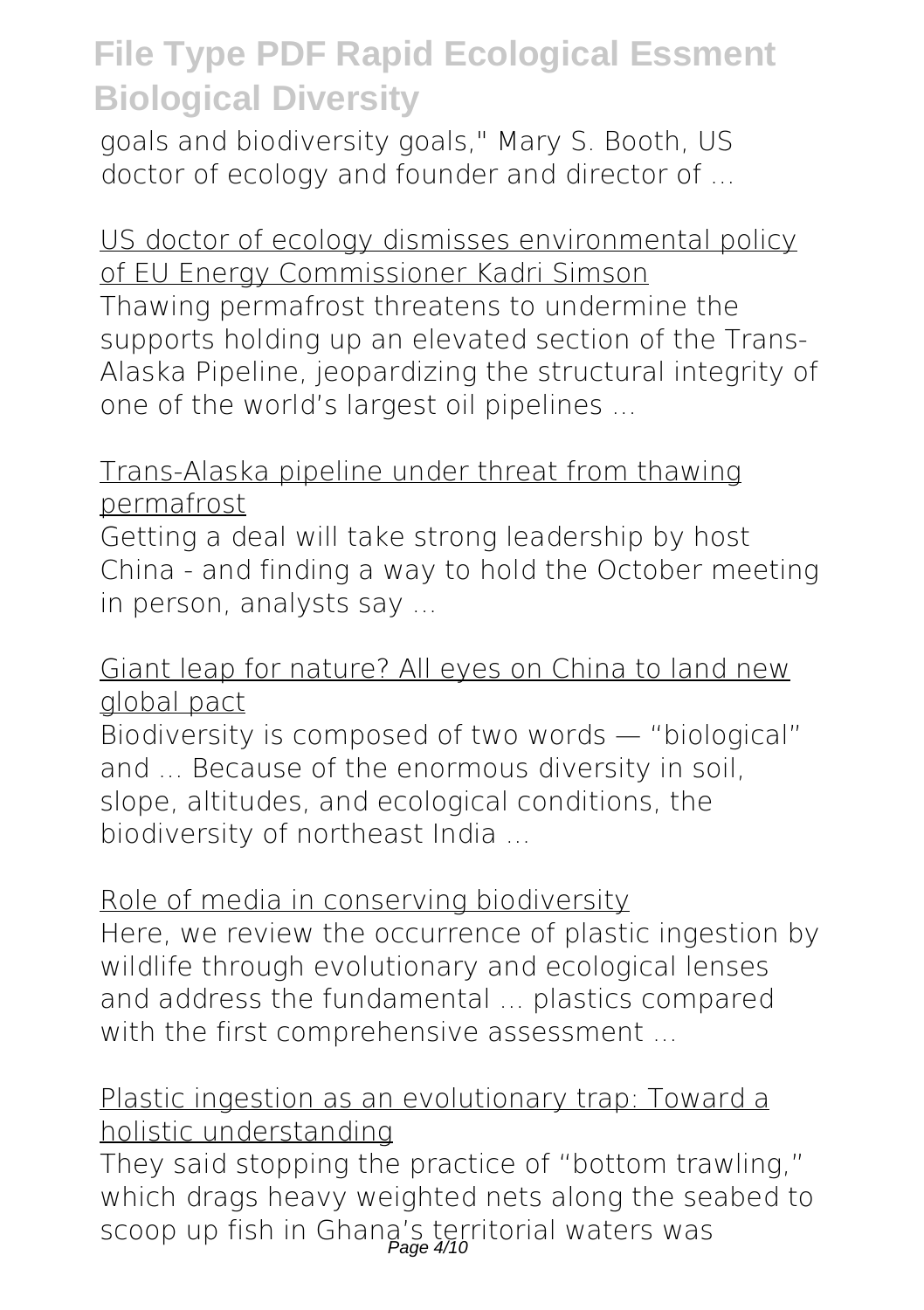responsible for the rapid ... important ...

#### Drop boulders into the sea to check trawling – fishers appeal

Çağan Şekercioğlu, an associate professor in the School of Biological ... by the diversity and especially the endemism of its avifauna but also greatly depressed by the rapid loss of habitat ...

What factors put Philippine birds at risk of extinction? Ambitious draft goals to halt biodiversity loss revealed, with proposed changes to food production expected to "raise eyebrows." ...

UN sets out Paris-style plan to slow extinction rate The map of non-perennial rivers resulting from this study, the first of its kind, also provides crucial baseline information for the assessment of future changes in river flow intermittence and ...

Rapid Ecological Assessment (REA) is a methodology developed by The Nature Conservancy to provide comprehensive and reliable information about biodiversity resources in situations where time and financial resources are limited. REAs utilize a combination of remote-sensed imagery, reconnaissance overflights, field data collection, and spatial information visualization to generate useful information for conservation planning. Nature in Focus is an in-depth guide to the theory and practice of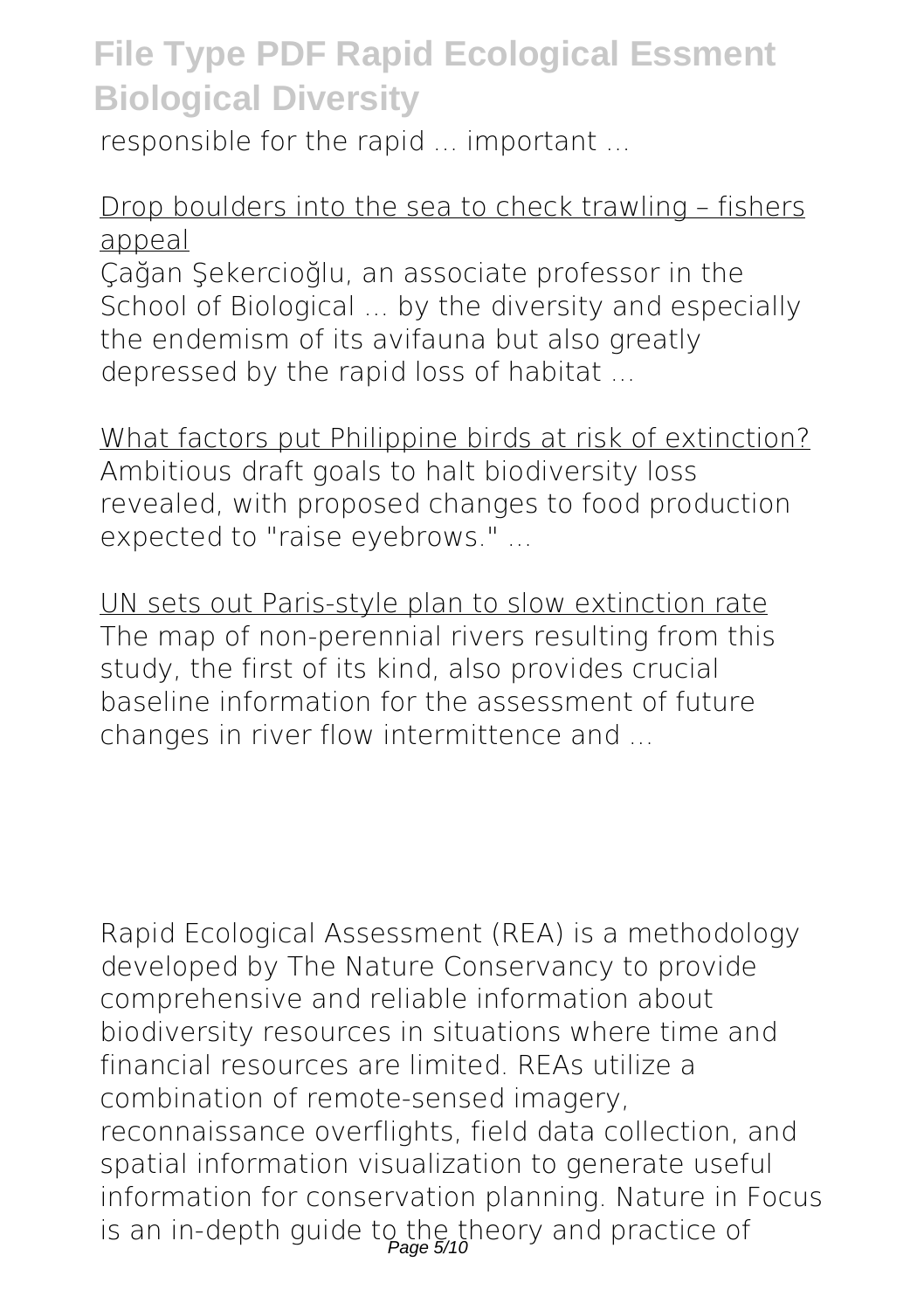REAs, offering a detailed approach for assessing biodiversity in a rapid and integrative manner. It provides researchers with the essential tools and techniques they need to conduct an REA, and offers valuable advice about the planning and implementation aspects. The book: presents an overview of the REA methodology and sampling framework reviews all aspects of an REA: planning and management, mapping and spatial information, information management describes surveys of vegetation and fauna presents a generalized description of threat assessments explores the manner in which large amounts of data produced by different REA teams are integrated and synthesized into a cohesive set of management recommendations explains how the REA effort is documented, published, and disseminated offers a detailed REA case studyAlso included is a set of twelve color maps that describe the sequence of mapping activities in the case-study REA, along with other map examples from a range of REAs. In addition to the case study, appendixes offer a full set of REA field forms for sampling, and a model "Scope of Work" that describes the nature of work to be conducted in an REA and outlines the roles and responsibilities of the participating organizations. Nature in Focus presents the collective experience of more than ten years of REA field-testing. Conservation practitioners and biodiversity scientists who are involved with REA initiatives, along with managers, policymakers, and others involved with conservation programs will find the book a useful and nontechnical guide to an essential element of successful conservation.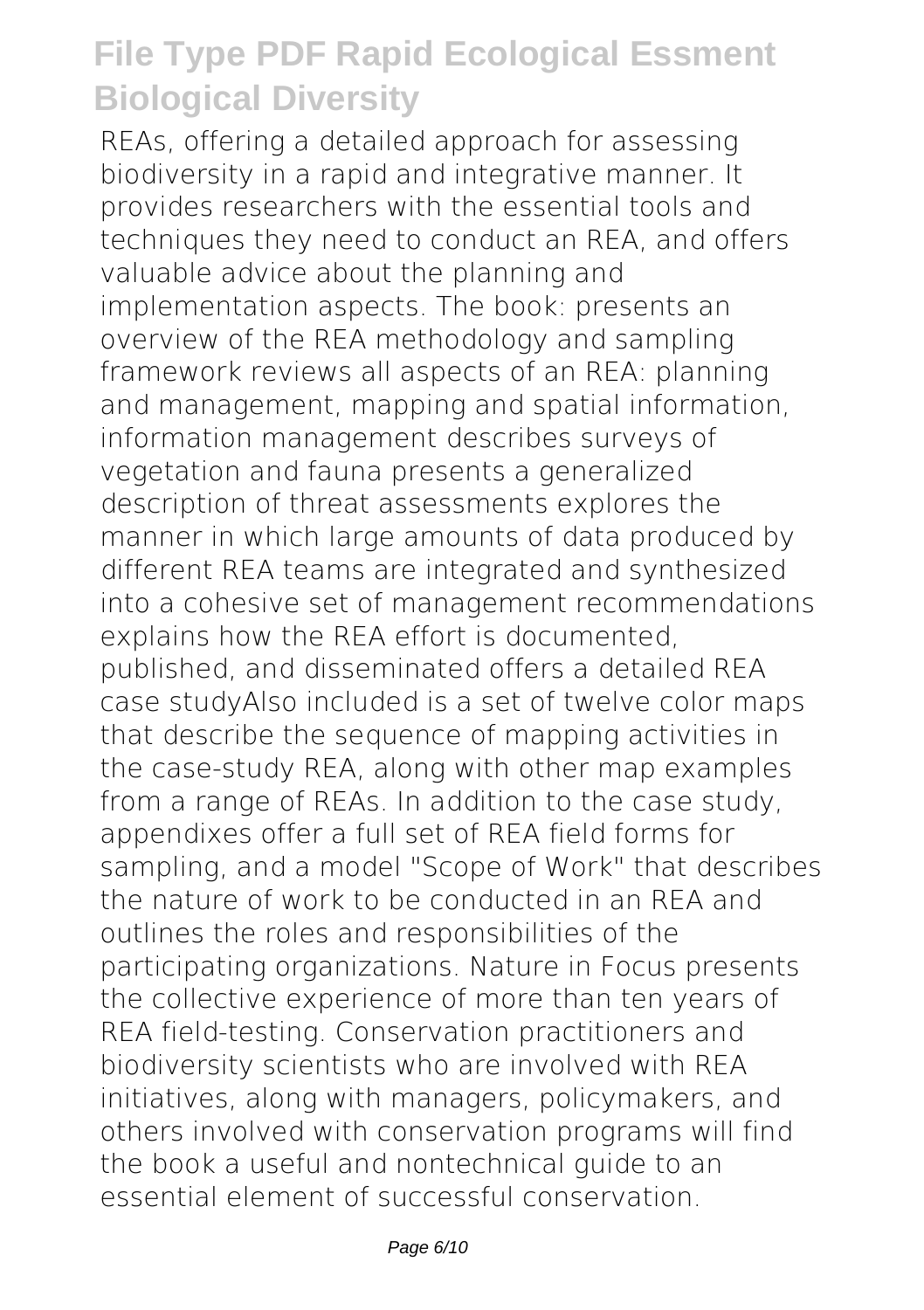This report describes the invertebrate and algal assemblages around Ngulu and Ulithi Atolls based upon quantitative ecological surveys conducted as part of Yap State's Rapid Ecological Assessment (REA)

One of the cornerstones of life's wonders is the vast array of species filling the planet. From plants to animals to humans, there is no shortage of beings to provide 'spice of life' variety is said to be. Periodically, scientists announce the discovery of a 'new' form of life, so it seems as if Earth is capable of producing new species just to keep us on our toes. At times, the immense breadth of living things can even feel overwhelming, as one pauses to ponder how numerically insignificant humans are when compared to the insect population. Given the biological diversity of the planet, it is incumbent upon humans to safeguard the natural beauty of the environment. To that end, conservation takes on special importance, necessitating the balancing of industrial expansion with preserving the flora and fauna surrounding us. This book is an important tool in understanding and researching the many different life forms spanning the globe. Collected here is a substantial and carefully selected listing of relevant literature on biological diversity and its conservation. Following this bibliography are author, title, and subject indexes to allow for further access to this information. The sheer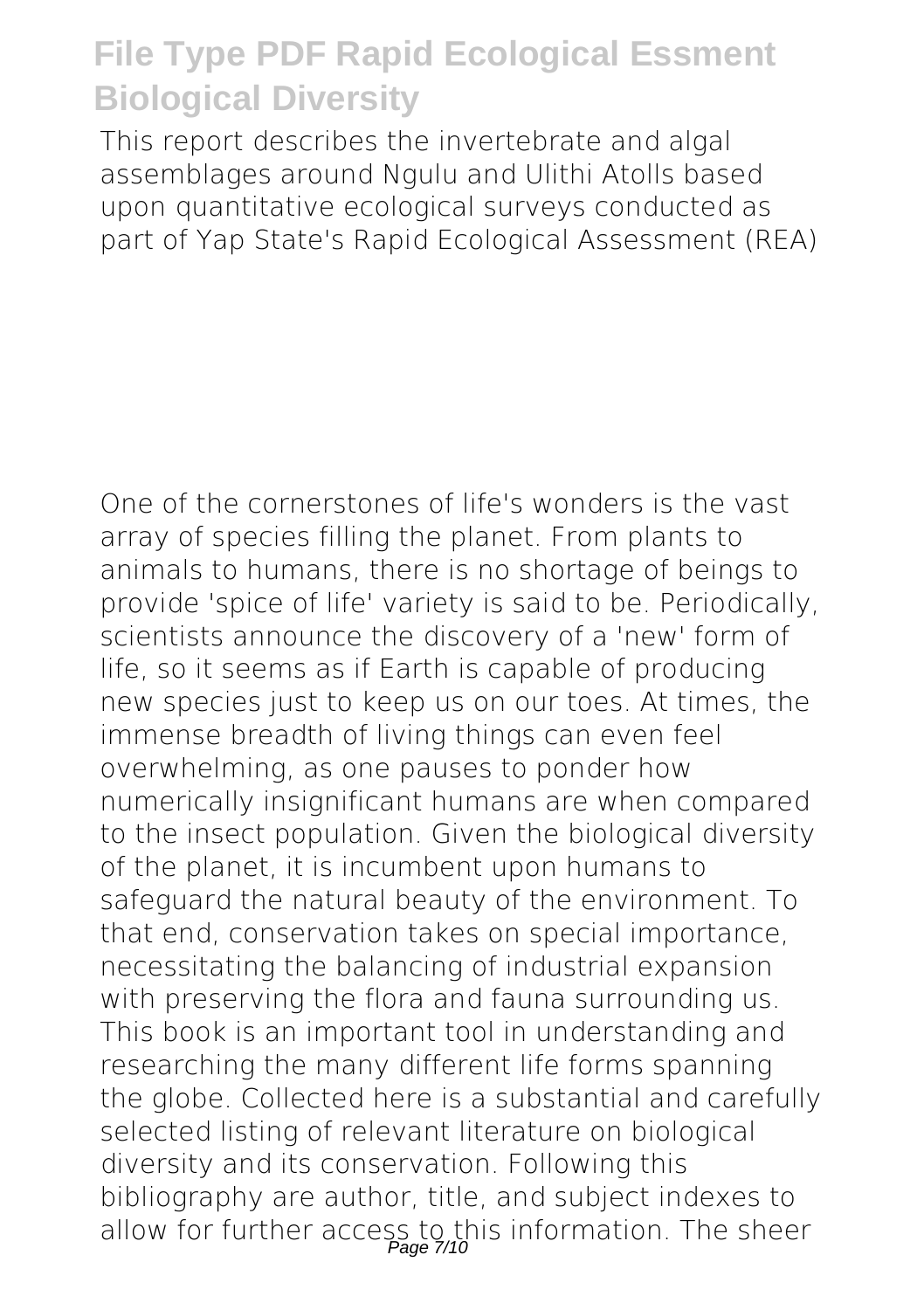bulk of the works about biological diversity can be so intimidating that a book such as this one becomes useful in sorting through the resources about the importance of life's variety.

The `Global Biodiversity Strategy' signed in 1992 in Rio de Janeiro, and the resolutions at the Ministerial Conferences on the Protection of Forests in Europe in Strasbourg, 1990, and Helsinki, 1993, commit the signatory states to monitor nationally the state of biodiversity and to sustain the characteristic natural variation in the country. Sustainability and long-term planning are the two terms best describing the philosophy of traditional forest management practices. However, the traditional planning techniques are not primarily developed to maintain sustainability of biodiversity. The gap between the international commitments and the practices in forest assessment and management is obvious. This publication presents experience in methodology for assessing and monitoring the variation of ecosystems and habitats in relation to biodiversity conservation and for integrating biodiversity in regional planning of forest management and land use. The state of the art in the field of natural resource assessments with special reference to forest biodiversity is reviewed, progress in integrating data on biodiversity in forest management planning is presented and the information needs regarding biodiversity conservation and the question to what degree assessment methods for forest biodiversity can be simplified for practical applications are discussed. The book is intended for researchers and practitioners in the field of forest and environmental planning and environmental policies.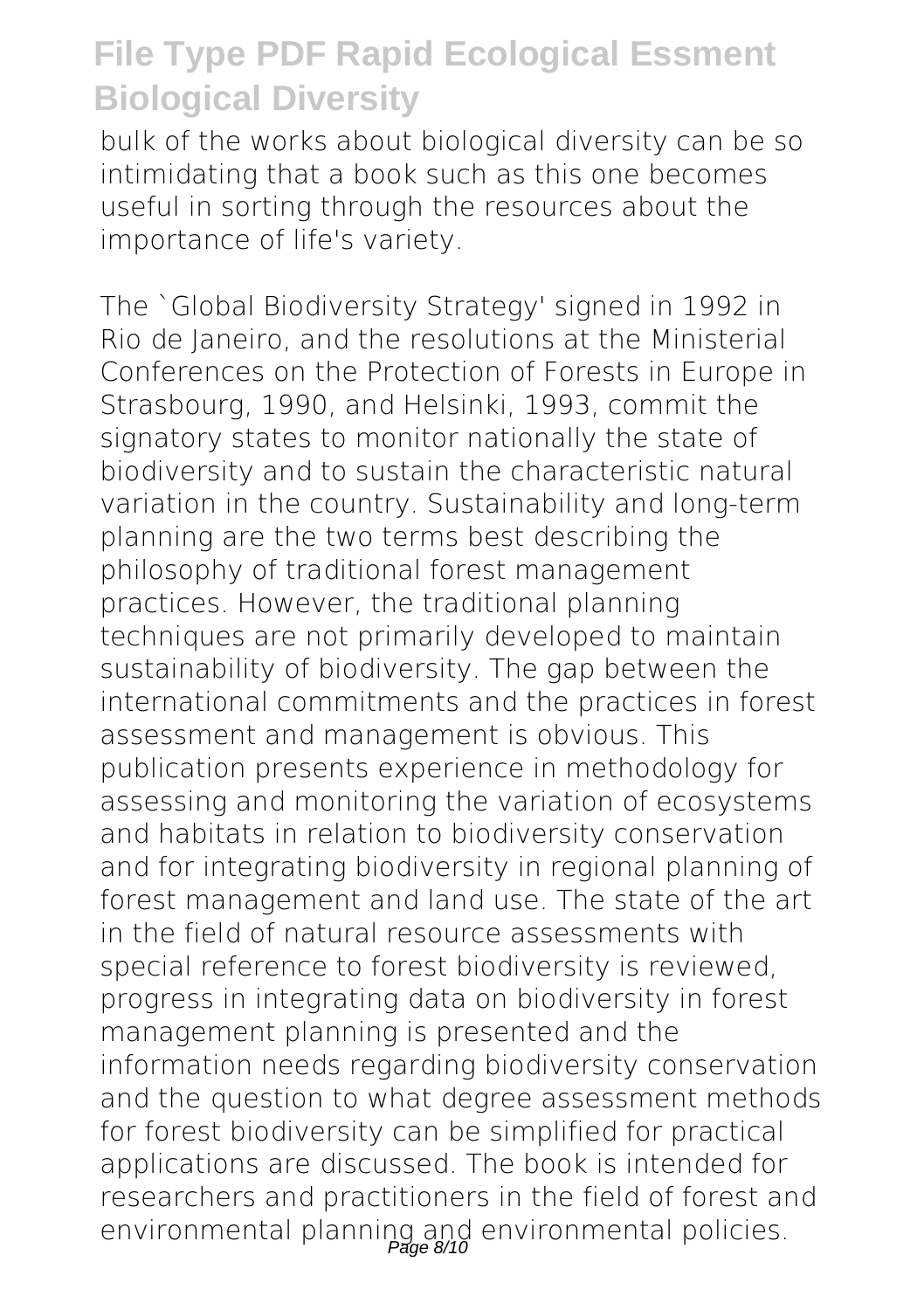The world's ecosystems are increasingly threatened by human development. Ecological impact assessment (EcIA) is used to predict and evaluate the impacts of development on ecosystems and their components,thereby providing the information needed to ensure that ecological issues are given full and proper consideration in development planning. Environmental impact assessment (EIA) has emerged as a key to sustainable development by integrating social, economic and environmental issues in many countries. EcIA has a major part to play as a component of EIA but also has other potential applications in environmental planning and management. Ecological Impact Assessment provides a comprehensive review of the EcIA process and summarizes the ecological theories and tools that can be used to understand, explain and evaluate the ecological consequences of development proposals. It is intended for the many individuals and companies involved in EIA and EcIA, as well as other areas of environmental management where impacts on ecosystems need to be evaluated. It will benefit planners, regulators, environmental consultants and scientists and will also provide an invaluable sourcebook and guide for the growing number of undergraduate students taking courses in applied ecology, EIA and related topics in environmental science. A practical management guide for the increasing numbers of practitioners of EcIA. A rapidly expanding subject driven by the proliferation of environmental legislation worldwide.

"The report describes the results of surveys of